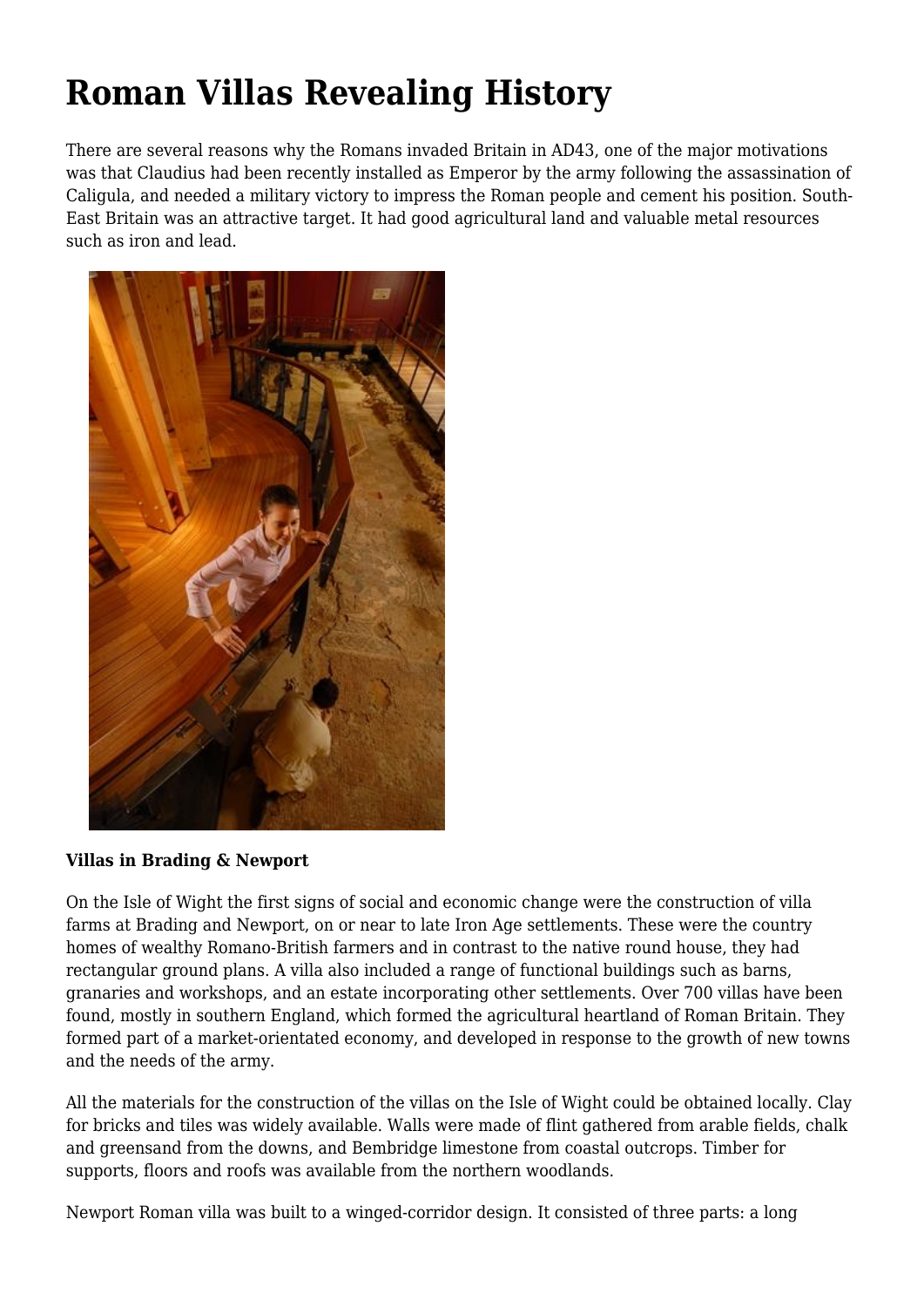rectangular house with several rooms; a projecting room on each end; and an entrance corridor in front. The villa lies close to an important fording point across the river Medina and pottery found at the site dates from the late 1st Century AD. The villa we know today was not built until the late 3rd Century AD, and seems to have been built in one operation. The whole of one end formed a superb bath range with mosaic floors, baths and sweat rooms. The dining room had a red tessellated floor with a chequerboard design at the centre. The wing at the other end of the house also had a hypocaust (an under-floor heating system), suggesting it was a special room.

The villa at Brading is an example of a courtyard villa which consisted of a series of buildings around a square courtyard. These were the largest type of villa and were owned by the wealthiest Romano-Britons. The Villa you can see today probably developed from a small stone building occupied by a British or Romano-British farmer. These were usually modest wooden crofts of two or three rooms in a row. Later they were often rebuilt in stone with additional rooms, as appears to be the case at Brading.



# **Life at Villa**

By the mid 2nd Century AD the farm had developed into an impressive villa with stone and wooden buildings on three sides of a central courtyard or garden. Brading Roman Villa was sited to take full advantage of Brading harbor situated between Sandown and Bembridge the main port of the Isle of Wight. Produce farmed at the villa may have been shipped to other parts of Britain and the Roman Empire in exchange for Samian ware from southern France, quernstones from Germany and wine and olive oil from Italy and Greece.

Calm waters around Brading Haven provided good fishing, including oysters, cockles and mussels the shells of which have been found around the Villa.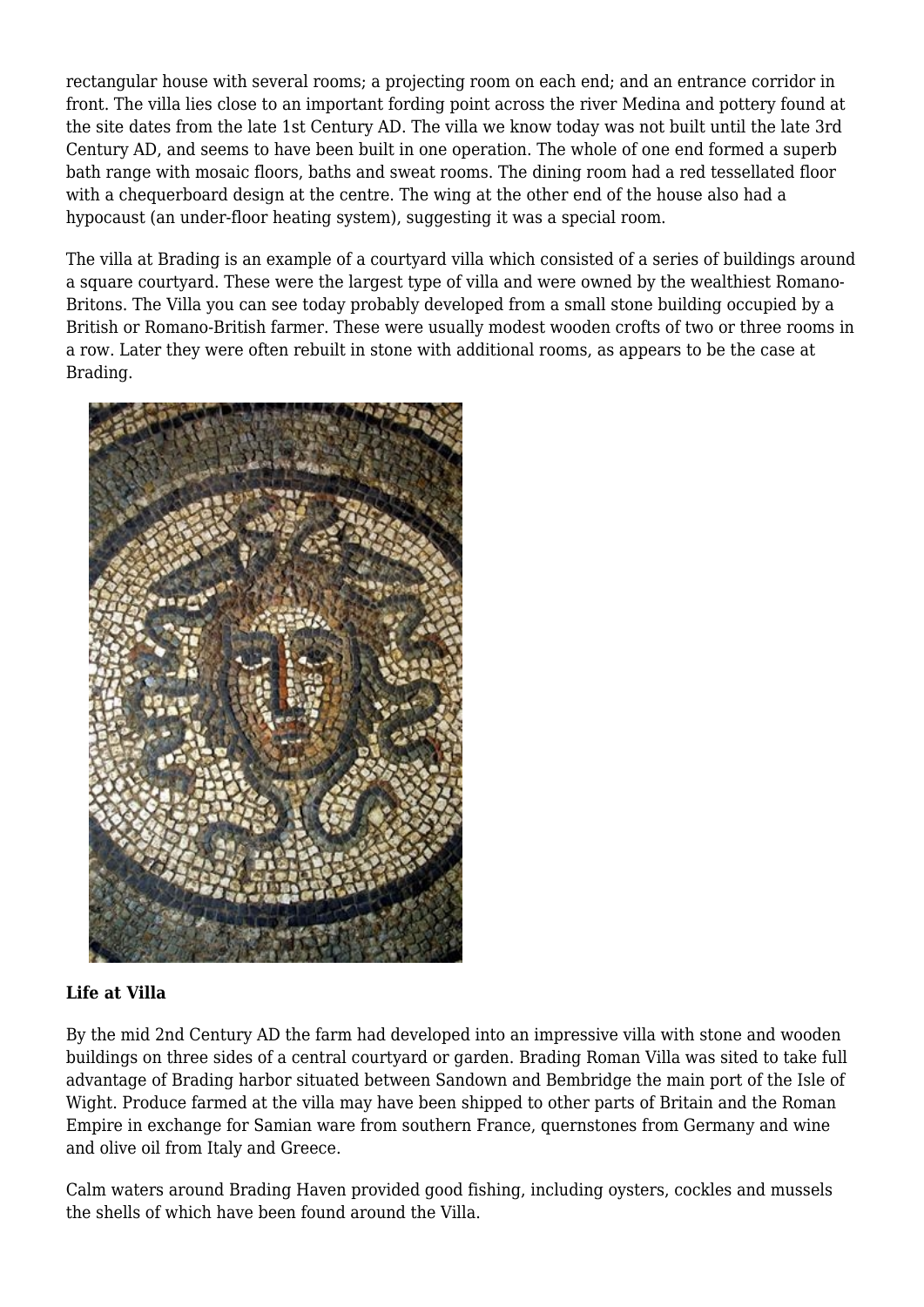The forest that covered the northern land of the Isle of Wight was a rich source of food. Storks and cranes were hunted. The forest floor provided a home for wild boar, red and fallow deer (the tusks and antlers of which have been found at the Villa). The sheep that grazed on Brading Downs provided wool and food. The peasant farmers tended both the sheep and crops such as wheat, barley, rye, oats and beans. Several ards and iron shoes, which formed wooden ploughs, have been found at the Villa and are now on display.

# **Highs and Lows**

Probably no more than waist high, the stone walls of the Villa would have supported a stout timber frame, infilled with wattle and daub. Some walls were built with large boulders carried straight from the beach. Corners, doors and windows were constructed from blocks of Bembridge stone. The roof was tiled with limestone and clay tiles. Inside, the walls were finished with brightly painted plaster. Surviving fragments show floral and woodland scenes, a hanging basket of flowers and a peacock. Windows either often had iron grills, or small panes of misty green glass and heavy wooden shutters. The front door of the Villa had a grand lock faced with a large brass plate, and its key was later found in the remains of this once great house.

The Villa suffered a disastrous fire in the 3rd Century AD. Despite this the site was still used for farming purposes for another 100 years. The decline of Brading Roman Villa started after about AD340, when estates in southern Britain suffered frequent raids by barbarian pirates. Life and trade were both at risk; yet Roman coins excavated at the site indicate human activity continued at Brading until the twenty-eight year reign of Emperor Honorius began in AD395.

In the chequered corridor of the main house, a deep stokehole was dug for a corn-drying furnace. Most of the magnificent mosaics survived, possibly buried and protected by stored grain. How long occupants continued to live in this sub-Roman style is difficult to tell. Once a building was abandoned, anything useful would have been scavenged. In the 5th Century the Villa collapsed and was covered by a deep blanket of soil and leaf mould. By the time the undergrowth was eventually cleared for agriculture, the name and position of Brading Roman Villa was lost to sight and memory.